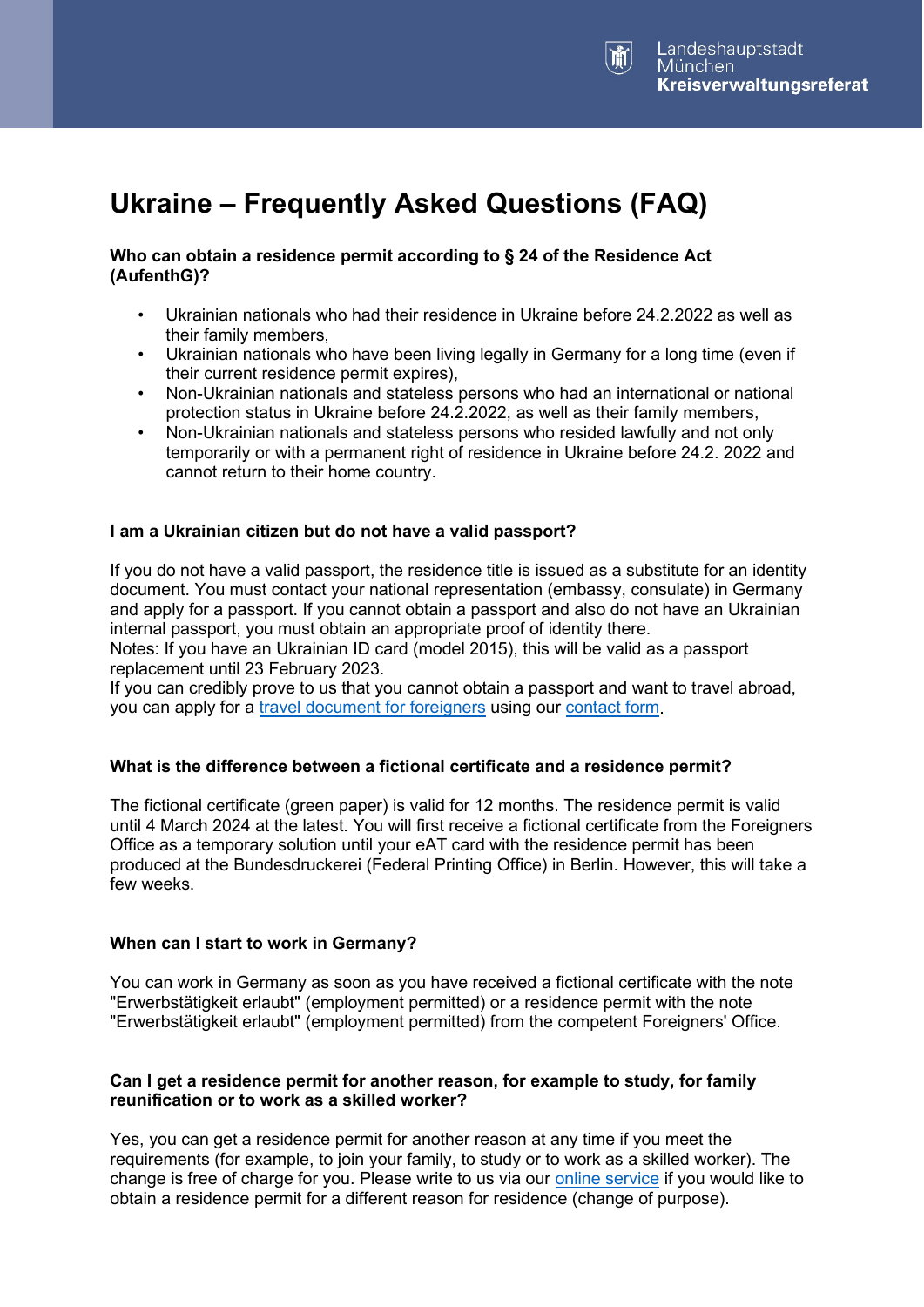# **Can I take an integration course (language course)?**

Yes, but you have to apply for it. You can apply for this at the competent regional office of the Federal Office for Migration and Refugees (BAMF). [BAMF information on the integration course](https://bamf-navi.bamf.de/en/)

## **Can I travel within the Schengen States?**

As soon as you have your residence permit, you may travel with it and a valid passport or travel document for foreigners - also for a period of up to 90 days to other [Schengen States.](https://www.auswaertiges-amt.de/en/visa-service/-/231202)

### **When does my residence permit or fictional certificate become invalid?**

If you stay outside Germany for longer than six months, your residence permit or fictional certificate becomes invalid. For this reason, you must contact the Foreigners Office before you leave Germany to check whether you will be granted a longer period of stay abroad.

# **Can I move within Germany?**

Yes, you can move within Germany if you do not have an allocation decision from the Government of Upper Bavaria to a specific place of residence (Wohnsitzauflage). Please note that you must then register with the Registration Office (Meldebehörde) of your new place of residence.

If you have a residence condition (Wohnsitzauflage), you can only change your place of residence if you obtain permission to do so. You must apply for this at the Foreigners Office of your current place of residence.

### **Can I move to another EU Member State?**

If you already have a residence in Germany and would like to move to another EU State, you must submit an application to the Foreigners Office in Germany. This application will be forwarded to the Federal Office for Migration and Refugees (BAMF) for processing.

### **I do not have Ukrainian citizenship and do not have a valid passport?**

If you do not have Ukrainian citizenship and do not have a valid passport or passport replacement, you must apply for one at the representation of your home country (embassy, consulate) in Germany.

### **Who cannot obtain a residence permit according to § 24 of the Residence Act (AufenthG)?**

- Persons who cannot provide proof of having stayed legally in Ukraine on 24 February 2022,
- Persons who were in Ukraine for a short stay on 24 February 2022 (tourists, business travellers, visitors and similar stays),
- Persons, as mentioned above, who can safely and permanently return to their home country,
- Persons who are stateless and have not resided legally and permanently in Ukraine.